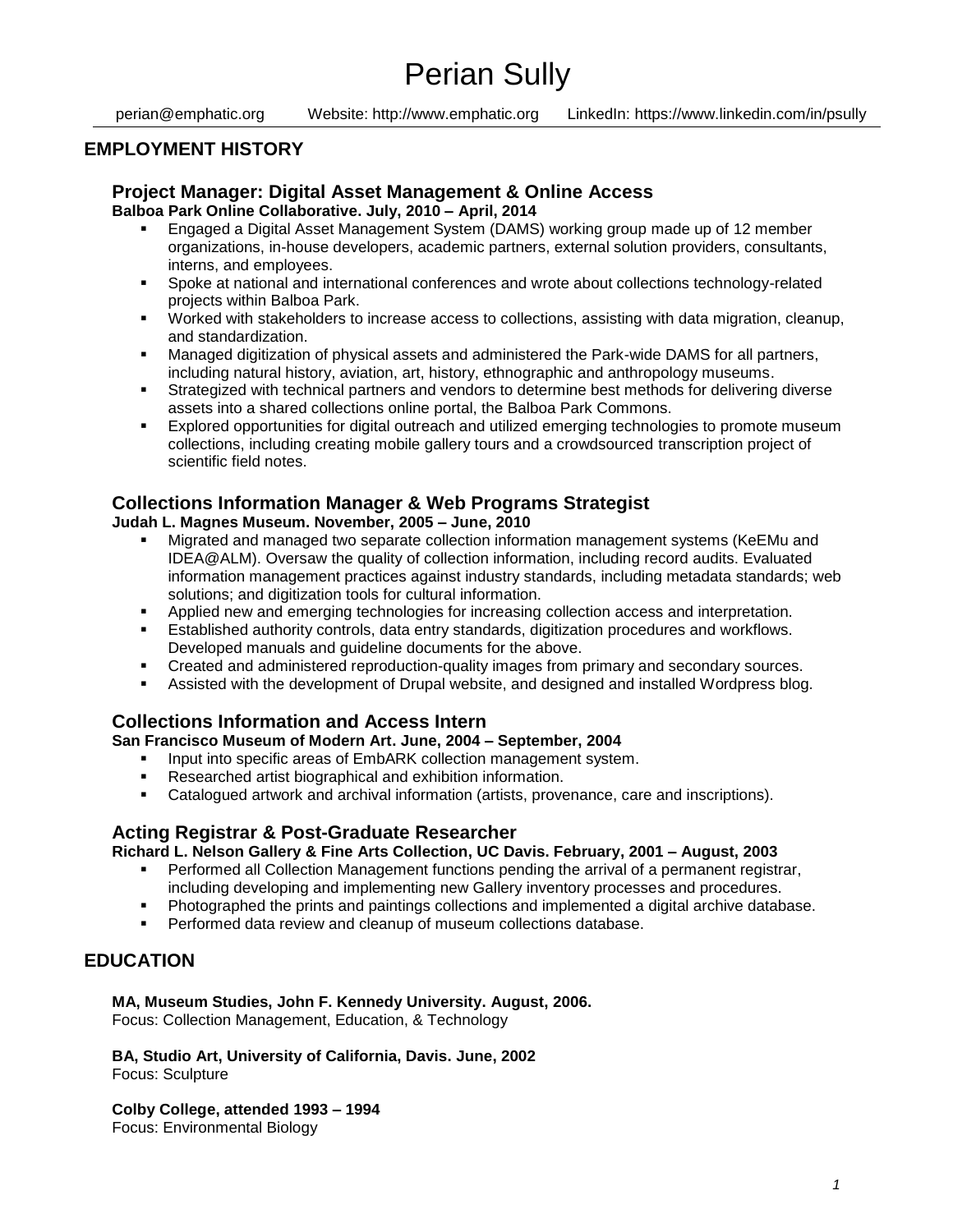# **RESEARCH AND PUBLICATIONS**

#### **10 Museums, 12 Months, 1 DAMS: Adventures in Centralized Systems at Balboa Park**

*Museums and the Web, 2012.* In *J. Trant and D. Bearman (eds). "Museums and the Web 2012: Proceedings." Toronto: Archives & Museum Informatics.* Co-author.

*Abstract:* Digital asset management (DAM) can be difficult, expensive, and time-consuming for a cultural institution to implement, yet DAM has become a central process to everyday workflows within cultural organizations. For ten small and mid-sized museums in San Diego's Balboa Park, the Balboa Park Online Collaborative (BPOC) undertook a project to rapidly deploy a Digital Asset Management System within the space of twelve months. This paper will provide a blueprint by outlining the process and steps BPOC took to analyze user needs, choose an application vendor, and implement the system, with special focus on the opportunities and challenges of providing centralized solutions to institutions with localized or parallel interests. This model can be of use to large organizations with disparate departments, colleges and universities, and collaborating organizations.

#### **Connections through Collections: A Lifecycle Overview of How Collection Datasets Are Utilized in Educational Projects**

#### *Journal of Museum Education, Fall 2011.* Author.

*Abstract:* This article discusses a vault-to-virtual overview of how collections information datasets are formed and how they provide opportunities for museum educators to incorporate rich collections content into their programming. By promoting understanding of the processes involved, the author hopes to encourage partnerships between collections and education departments, resulting in the development of better information and programs alike. The article concludes with some suggestions for developing such relationships.

#### **Computer Documentation**

*The New Museum Registration Methods, 5th Edition*; 2010. Co-author and chapter editor. *Abstract:* This chapter discusses the practice of computerized documentation and the process of caring for collection information. A detailed overview of selecting, modifying, and caring for a collection management system or database is also included within the chapter. Additional content for the 5th edition includes information about presenting collection information online, updated discussion of hardware selection, and new and established metadata/content standards.

#### **Collection Management Systems**

#### *Encyclopedia of Library and Information Science*; 2010. Author.

*Abstract:* The purpose of this article is to provide an overview about the program capabilities of collection management systems and how they compliment museum collection management tasks. In addition, this article will inform museum professionals about the myriad tasks and considerations one must take into account when selecting, implementing, and maintaining a software package. There are a number of guidebooks freely available online to assist with implementation projects, but these projects are often complex and confusing, and the article is intended to serve as an orientation tool for those unfamiliar with the process.

#### **Inventory, Access, Interpretation: The Evolution of Museum Collection Management Software**

*Master's Final Project, John F. Kennedy University*. 2006. Author.

*Abstract:* Traces the history of development of collection management software (CMS) from 1967 to the present and examines current issues with CMS development and usages within the museum environment. Makes recommendations for museum stakeholders for selecting an appropriate system and for CMS developers seeking to increase their product's usefulness to their customers.

#### **Habitat Preferences of Bush Lupine (Lupinus aboreous)**

*University of California, Davis, Bodega Marine Laboratory Summer Retreat.* July, 1992 Paper and accompanying presentation was developed from a two-week invitational for high school student scientists. Topic of study was about the habitat preferences of the bush lupine and the paper presented the results of detailed soil samples, wind effects, and other ecological stressors.

## **PRESENTATIONS, WORKSHOPS, and PANELS**

**Presenter**, *Introduction to Digital Asset Management Systems and the Balboa Park Commons;* Western Museums Association Annual Conference; Las Vegas, Nevada. October, 2014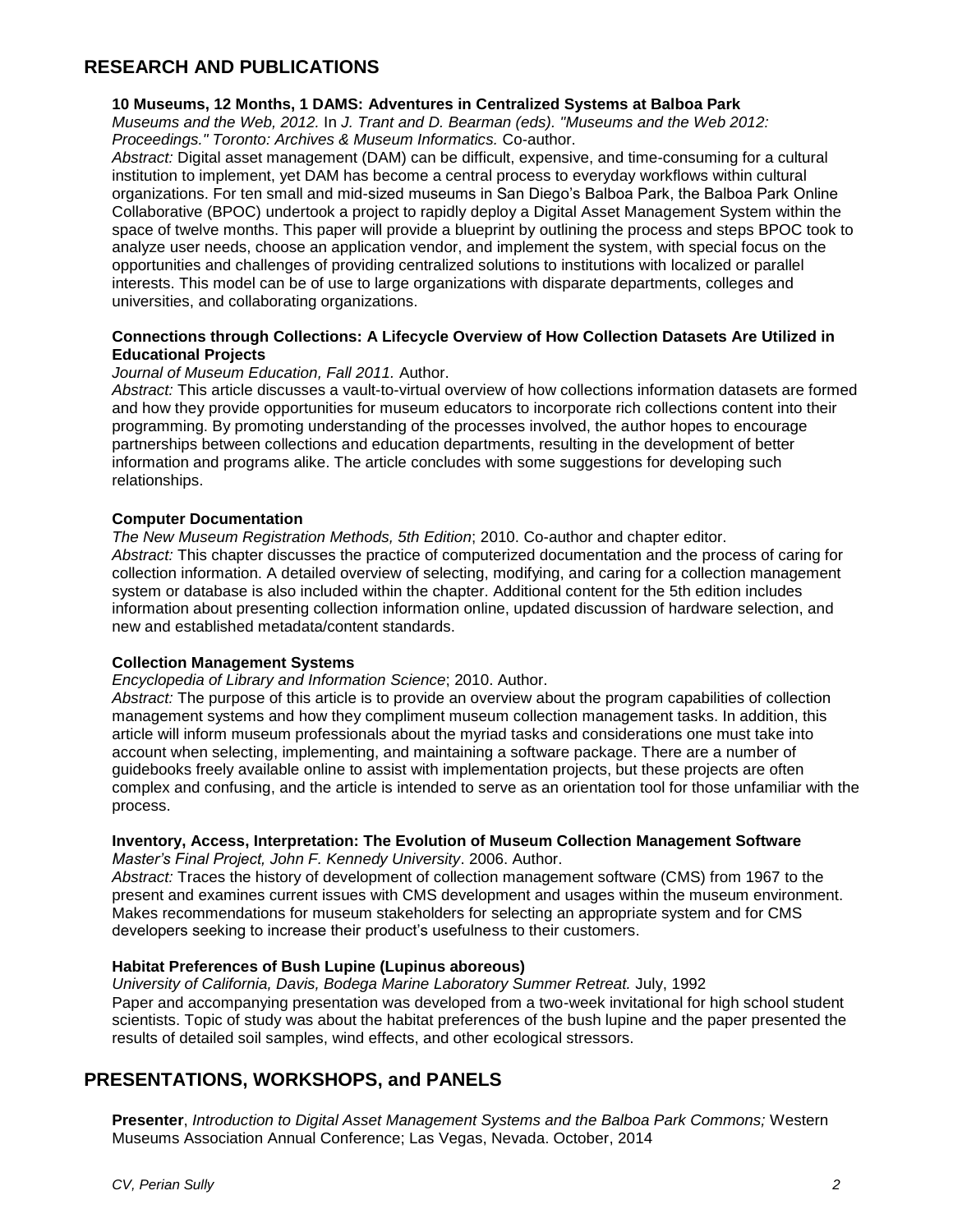with Nik Honeysett, Balboa Park Online Collaborative; Joaquin Ortiz, Museum of Photographic Arts; Katrina Pescador, San Diego Air & Space Museum

**Guest Lecturer**, *Collection Information Management*; San Francisco State University. February, 2014

**Guest Lecturer**, *Building for Innovation - Adventures in Collaboration, Infrastructure, & Informatics at Balboa Park*; University of Illinois. February, 2013

**Presenter,** *All Those 1s and 0s: Creating Archival Standards for Digital Media;* Museum Computer Network Annual Conference; Seattle, Washington. November, 2012 with Gary Wise, McNay Art Museum; Bert Degenhart Drenth, Adlib Information Systems

**Presenter**, *Linking Data Across Libraries, Archives, and Museums*; Society of American Archivists Annual Meeting, San Diego. August, 2012 with Su Kim Chung, University of Nevada, Las Vegas; Corey Harper, New York University; Patricia Harpring, Getty Research Institute; Anila Angele, Bibliothèque nationale de France

**Roundtable Participant,** *Museum Education Roundtable Reception*; American Association of Museums Annual Conference; Minneapolis Saint Paul, Minnesota. April, 2012

**Presenter & Session Chair,** *Out of the Vaults and onto the Web: Models for Collections Access*; American Association of Museums Annual Conference; Minneapolis Saint Paul, Minnesota. April, 2012 with Mike Butman, The Henry Ford; Kaia Landon, Brigham City Museum-Gallery; Marilyn Zoidis, The Henry Ford Museum

**Co-Presenter,** *10 Museums, 12 Months, 1 DAMS - Adventures in centralized systems at Balboa Park*; Museums and the Web Annual Conference; San Diego, California. April, 2012 with Howard Goldstein, HR Goldstein Consulting

**Presenter & Session Chair,** *Collections to the Masses: Using Flickr as a Cheap and Easy Means for Collections Access*; Museum Computer Network Annual Conference; Atlanta, Georgia. November, 2011 with Tom Callas, Museum of Photographic Arts; Alan Renga, San Diego Air and Space Museum

**Presenter & Session Chair,** *Handwritten Materials and the Power of Crowdsourcing Transcription*; Museum Computer Network Annual Conference; Atlanta, Georgia. November, 2011 with Ben Brumfield, FromThePage

**Presenter,** *Collaboration that Works: 2 Years in Balboa Park – a case study about collaborative projects at Balboa Park*; Museum Computer Network Annual Conference; Atlanta, Georgia. November, 2011 with Rich Cherry, Balboa Park Online Collaborative; Maren Dougherty, Balboa Park Online Collaborative; Kristi Ehrig-Burgess, Mingei International Museum; Vivian Kung-Haga, Museum of Photographic Arts

**Presenter,** *Reinforcing the DAMS for the Future: Common Issues and Challenges;* Museum Computer Network Annual Conference; Atlanta, Georgia. November, 2011 with Billy Kwan, The Metropolitan Museum of Art; David Dwiggins, Historic New England; Megan McGovern, Corning Museum of Glass; Emma Wolman, Portland Art Museum

**Presenter & Session Chair,** *Surviving Social 201: How to Sustain Your Presence*; American Association of Museums Annual Conference; Houston, Texas. May, 2011 with Adam Rozan, Oakland Museum of California; Jonathan Munar, Art21

**Presenter & Session Chair,** *No Budget? No Problem! Technological Solutions for Museum Work from \$0 - \$100*; American Association of Museums Annual Conference; Houston, Texas. May, 2011 with Adam Rozan, Oakland Museum of California; Heather Marie Wells, Crystal Bridges Museum of American Art

**Guest Lecturer,** *Collection Information Management*, John F. Kennedy University. February, 2011

**Guest Lecturer,** *Rapid Digitization & Online Access of Archival Collections,* San Jose State University chapter of Society of American Archivists. January, 2011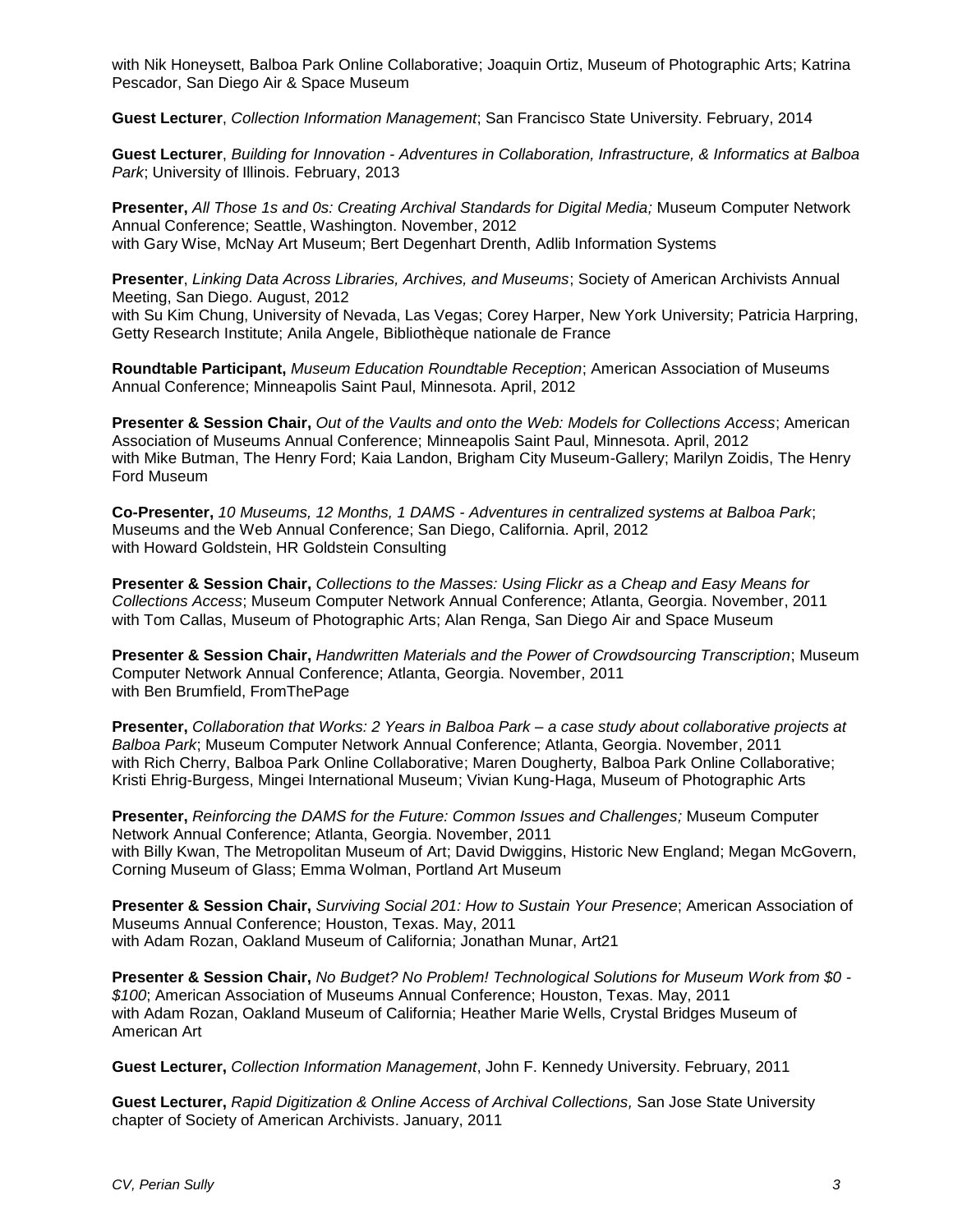**Workshop Panelist,** *Copyright Refresher: What You Should Know About Rights and Reproductions in Today's Museums;* American Association of Museums Annual Conference; Los Angeles, California. May, 2010

with Megan Bryant, The Sixth Floor Museum at Dealey Plaza; Cherie Chen, The J. Paul Getty Museum; Fred Goldstein, Los Angeles County Museum of Art; Tamara Johnston, American Geographical Society Library and Milwaukee Institute of Art and Design; David Sturtevant, Harvard University Art Museum; Adine Varah, City and County of San Francisco; Maureen Whalen, The J. Paul Getty Trust.

**Presenter,** *We Know We Should Post Our Collections Online, But How Do We Do It?;* California Association of Museums Annual Conference; San Jose, California. March, 2010 with Lauren Silver, Ph. D., Computer History Museum; Paula Jabloner, Computer History Museum; and Melissa Johnson, History San Jose

**Presenter,** *Cultural Heritage Collections and the Creation of Wonder*; "20x20: Rapid-Fire Presentations on Technology and Inspiration in the Digital Age;" Cultural Connections; The Lab, San Francisco, California. December, 2009

**Moderator,** *Social Collections, New Metrics, Maps and Other Australian Oddities;* San Francisco Museum of Modern Art, San Francisco. August, 2009

**Presenter,** *Bridging the ALM Divide: Collection Information in a Hybrid Institution;* American Association of Museums Annual Meeting; Philadelphia, Pennsylvania. May, 2009 with Dr. Francesco Spagnolo, Judah L. Magnes Museum

**Workshop Instructor**, *Technology Tutorial: Blogging;* American Association of Museums Annual Meeting; Philadelphia, Pennsylvania. April-May, 2009

**Presenter**, *Bridging the ALM Divide: Collection Information in a Hybrid Institution*; Museum Computer Network Cal SIG Annual Meeting; San Jose Museum of Art, San Jose, California. August, 2008 with Dr. Francesco Spagnolo, Judah L. Magnes Museum

**Workshop Instructor**, *Technology Tutorial: Web 2.0*; American Association of Museums Annual Meeting; Denver, Colorado. May, 2008 with John Gordy, National Gallery of Art; Allegra Burnette; Museum of Modern Art

# **OTHER ACTIVITIES**

**National Program Committee,** American Alliance of Museums 2014 Annual Conference; Seattle, Washington. October, 2013

**Volunteer Coordinator,** Museums and the Web; Portland, Oregon. March, 2013

**Conference Committee,** WebWise - Conference of the Institute of Museum and Library Services; Baltimore, Maryland. February, 2012

**Guest Author,** *Building a Better Fishing Pole: how technology-focused organizations can help their museum community*, Center for the Future of Museums blog. October, 2011. (http://futureofmuseums.blogspot.com/2011/10/building-better-fishing-pole-how.html)

**Reviewer,** Digital Inclusion Network - Framework for Digitally Inclusive Communities. Institute of Museum and Library Services. February 2011

**Program Chair,** American Alliance of Museums Media and Technology Professional Network board. 2010 – present

**Website Reviewer,** *The international digital archives and e-learning communication project of the National Museum of Natural Science, Taiwan;* National Museum of Natural Science (NMNS) in Taiwan. September, 2010

**Grant Panelist,** *Digital Humanities Startup Grant Competition*; National Endowment for the Humanities, Washington DC. May, 2008